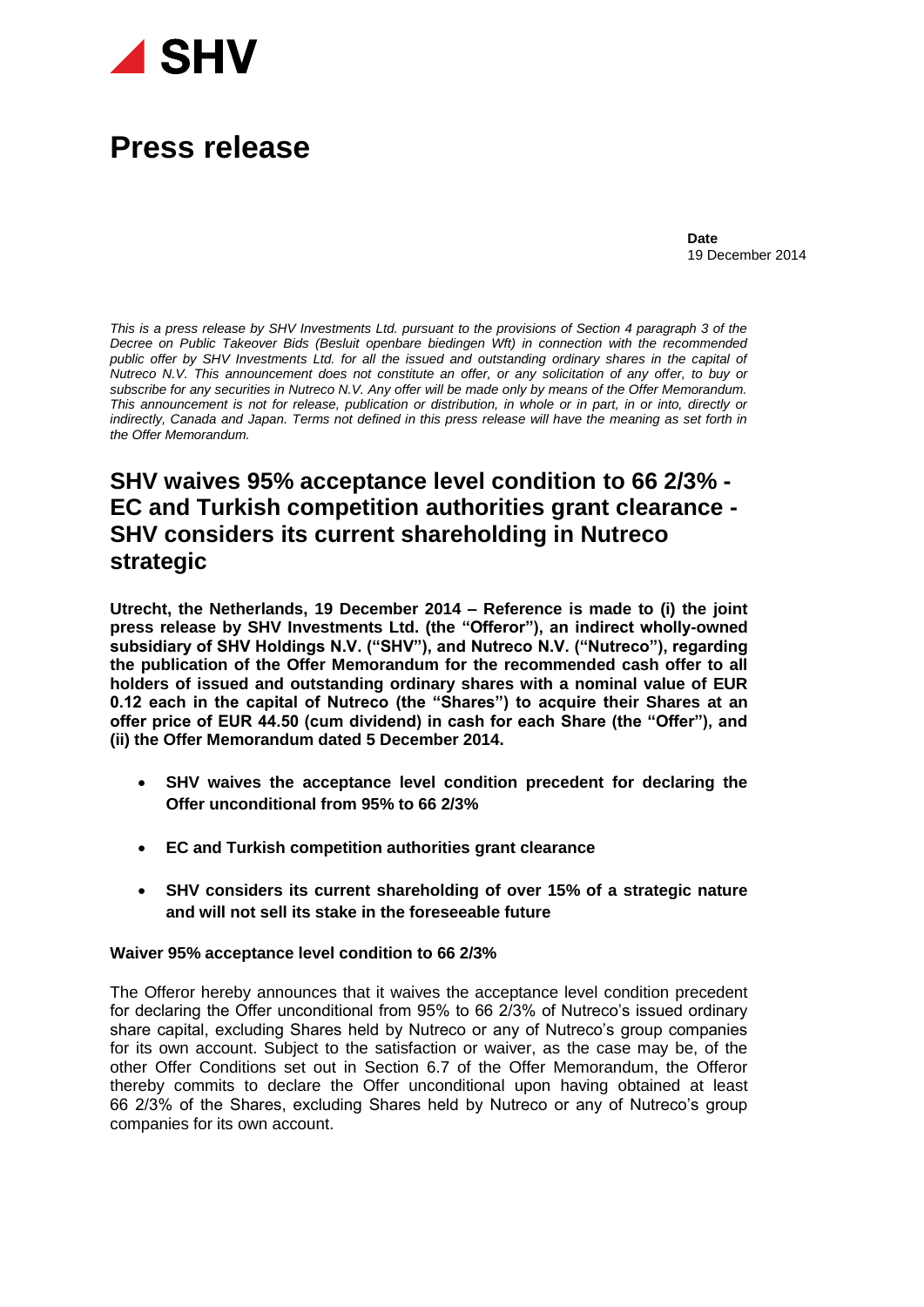

The Offer Period will expire at 17:40 hours CET on 17 February 2015, unless the Offer Period is extended, in which case the last day of the Offer Period shall be the date on which the extended Offer Period expires.

#### **EC and Turkish competition authorities grant clearance**

The Offeror hereby announces that it today obtained regulatory clearance from the Commission of the European Union and the Turkish competition authorities in connection with the Offer. With respect to obtaining clearance from the other relevant competition authorities good process has been made.

#### **SHV's shareholding in Nutreco**

SHV reiterates that it considers its current (indirect) shareholding in the capital of Nutreco, being 14.66% of the issued share capital of Nutreco and 15.34% of the issued and outstanding share capital of Nutreco, as announced in earlier press releases dated between 20 October and 10 November 2014 to be a strategic investment with a longterm perspective. SHV will not sell its (indirect) shareholding in the capital of Nutreco to any third party (including a third party bidder) in the foreseeable future.

#### **Announcements**

Any further announcements in relation to the Offer will be issued only by press release. Subject to any applicable requirements of the applicable rules and without limiting the manner in which the Offeror may choose to make any public announcement, the Offeror will have no obligation to communicate any public announcement other than as described above.

#### **Further information**

This announcement contains selected, condensed information regarding the Offer and does not replace the Offer Memorandum. The information in this announcement is not complete and additional information is contained in the Offer Memorandum.

A digital copy of the Offer Memorandum is available on the websites of Nutreco (www.nutreco.com) and SHV (www.shv.nl). Copies of the Offer Memorandum are also available free of charge at the offices of Nutreco, SHV and the Paying and Exchange Agent, who distributes the Offer Memorandum on behalf of the Offeror, at the addresses mentioned below. The SHV and Nutreco websites do not constitute a part of, and are not incorporated by reference into, the Offer Memorandum.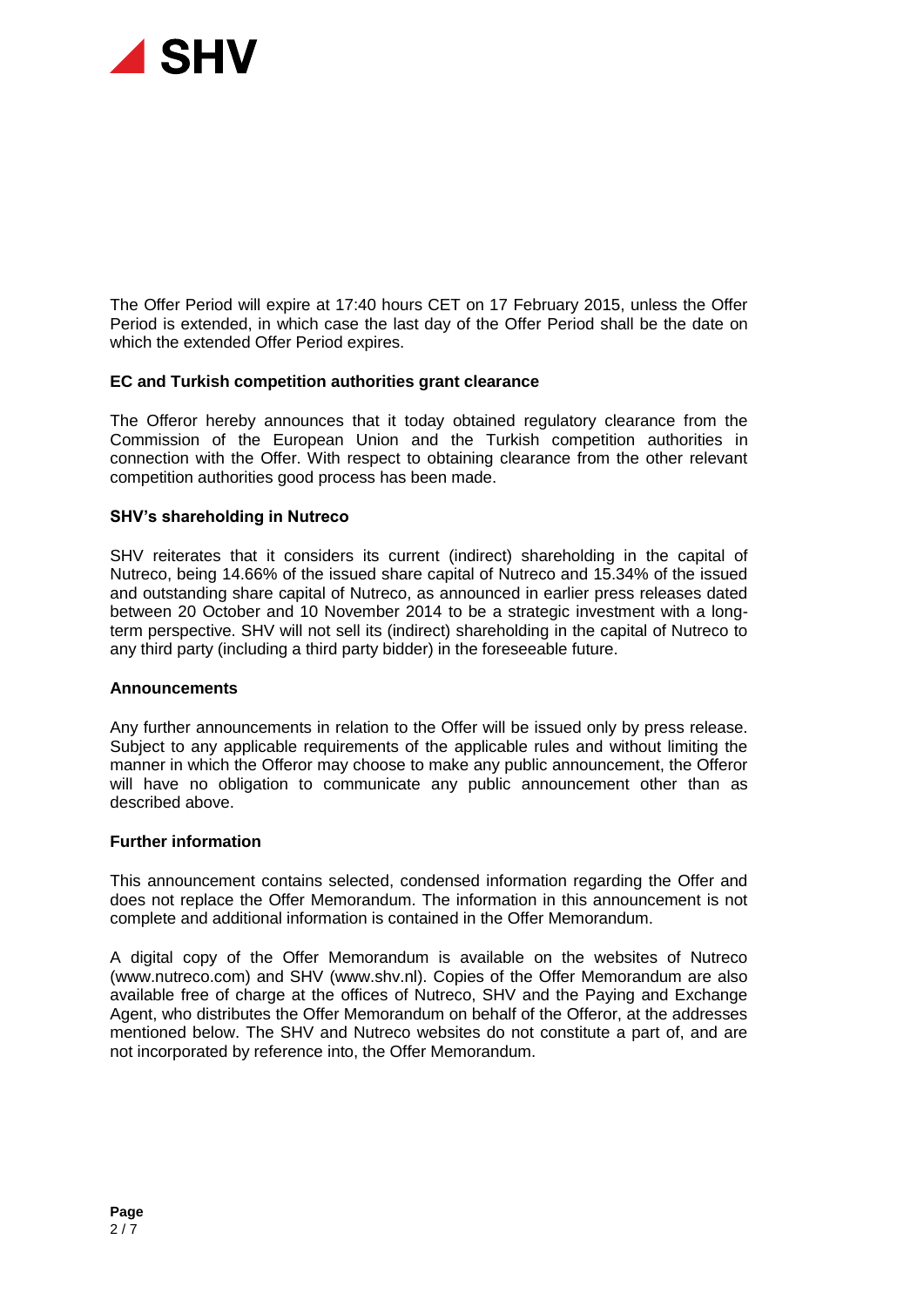

*The Paying and Exchange Agent*

ABN AMRO Bank N.V. Corporate Broking Department HQ7050 Gustav Mahlerlaan 10, 1082 PP Amsterdam The Netherlands Tel: +31 020 344 2000 Email: corporate.transactions@nl.abnamro.com

*Nutreco*

Nutreco N.V. Prins Fredriklaan 4 3818 KC Amersfoort The Netherlands

# **Restrictions**

The Offer is being made in and from The Netherlands with due observance of the statements, conditions and restrictions included in the Offer Memorandum. The Offeror reserves the right to accept any tender under the Offer, which is made by or on behalf of a Shareholder, even if it has not been made in the manner set out in the Offer Memorandum.

The distribution of the Offer Memorandum and/or the making of the Offer in jurisdictions other than The Netherlands may be restricted and/or prohibited by law. The Offer is not being made, and the Shares will not be accepted for purchase from or on behalf of any Shareholder, in any jurisdiction in which the making of the Offer or acceptance thereof would not be in compliance with the securities or other laws or regulations of such jurisdiction or would require any registration, approval or filing with any regulatory authority not expressly contemplated by the terms of the Offer Memorandum. Persons obtaining the Offer Memorandum are required to take due note and observe all such restrictions and obtain any necessary authorisations, approvals or consents (to the extent applicable). Outside of The Netherlands, no actions have been taken (nor will actions be taken) to make the Offer possible in any jurisdiction where such actions would be required. In addition, the Offer Memorandum has not been filed with or recognised by the authorities of any jurisdiction other than The Netherlands. Neither the Offeror, nor Nutreco, nor any of their advisors, nor the Paying and Exchange Agent accepts any liability for any violation by any person of any such restriction. Any person (including, without limitation, custodians, nominees and trustees) who forwards or intends to forward the Offer Memorandum or any related document to any jurisdiction outside The Netherlands should carefully read Section 2 (Restrictions) and Section 3 (Important Information) of the Offer Memorandum before taking any action. The release, publication or distribution of the Offer Memorandum and any documentation regarding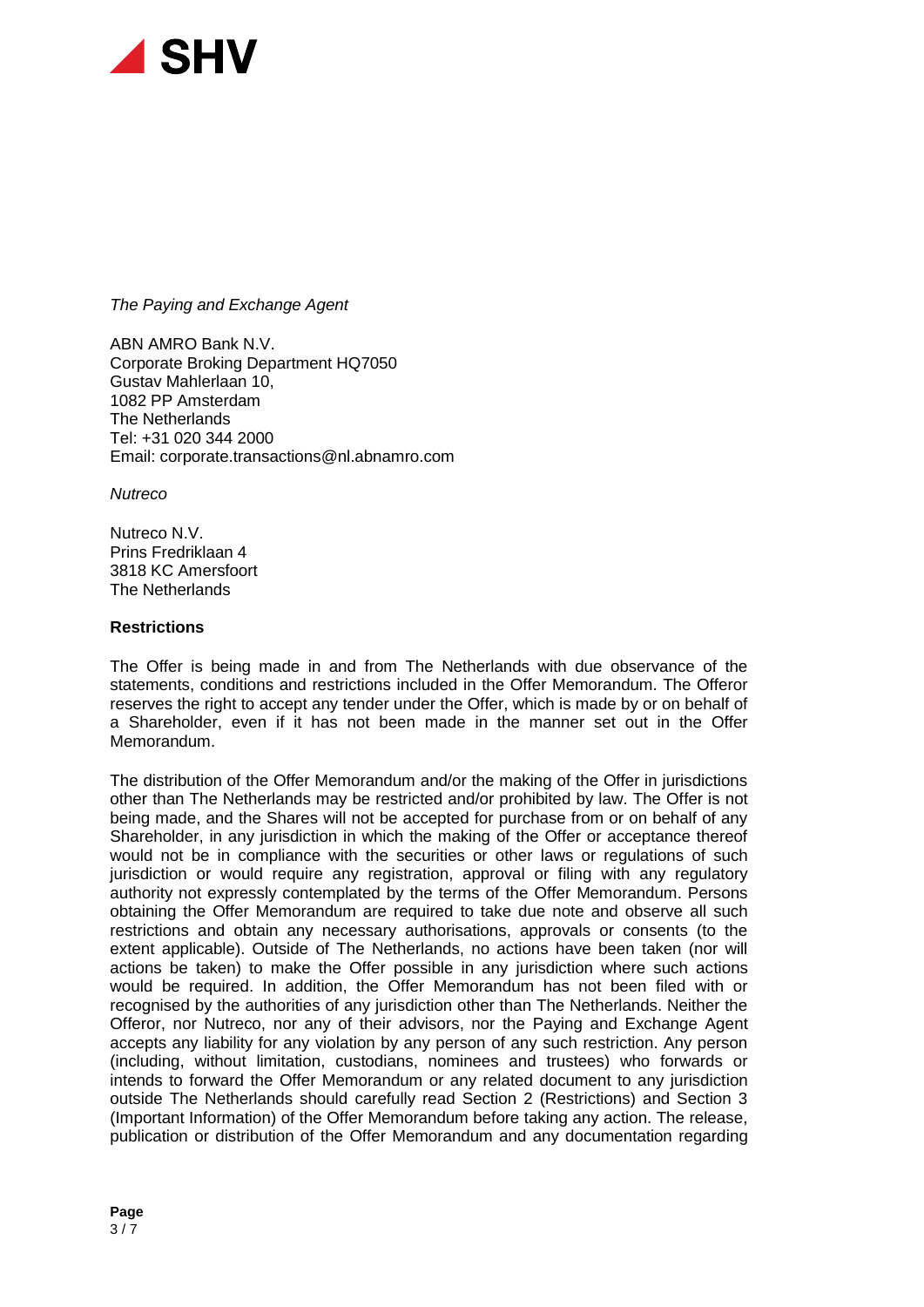

the Offer or the making of the Offer in jurisdictions other than The Netherlands may be restricted by law and therefore persons into whose possession the Offer Memorandum comes should inform themselves about and observe such restrictions. Any failure to comply with any such restriction may constitute a violation of the law of any such jurisdiction.

#### *United States of America*

The Offer is being made for the securities of a Dutch company and is subject to Dutch disclosure requirements, which differ from those of the United States. The financial information of Nutreco included or referred to herein has been prepared in accordance with the International Financial Reporting Standards issued by the International Accounting Standards Board, as adopted by the European Commission and Part 9 of Book 2 of the Dutch Civil Code for use in the European Union and, accordingly, may not be comparable to financial information of U.S. companies or companies whose financial statements are prepared in accordance with generally accepted accounting principles in the United States. The Offer will be made in the United States pursuant an exemption from the U.S. tender offer rules provided by Rule14d-1(c) under the U.S. Securities Exchange Act of 1934, as amended (the "**U.S. Exchange Act**"), and otherwise in accordance with the applicable regulatory requirements in The Netherlands. Accordingly, the Offer will be subject to disclosure and other procedural requirements, including with respect to withdrawal rights, offer timetable, settlement procedures and timing of payments that are different from those applicable under U.S. domestic tender offer procedures and law.

The receipt of cash pursuant to the Offer by a U.S. holder of Shares may be a taxable transaction for U.S. federal income tax purposes and may be a taxable transaction under applicable state and local laws, as well as foreign and other tax laws. Each holder of Shares is urged to consult his or her independent professional advisor immediately regarding the tax consequences of acceptance of the Offer.

It may be difficult for U.S. holders of Shares to enforce their rights and any claim arising out of the U.S. federal securities laws, since the Offeror and Nutreco are located in a country other than the United States, and some or all of their officers and directors may be residents of a country other than the United States. U.S. holders of Shares may not be able to sue a non-U.S. company or its officers or directors in a non-U.S. court for violations of the U.S. securities laws. Further, it may be difficult to compel a non-U.S. company and its affiliates to subject themselves to a U.S. court's judgment.

In accordance with standard Dutch practice and pursuant to Rule 14e-5(b) of the U.S. Exchange Act, the Offeror, its nominees, or its brokers (acting as agents), or affiliates of the Offeror's financial advisors, may from time to time make certain purchases of, or arrangements to purchase, Shares outside of the United States, other than pursuant to the Offer, before or during the period in which the Offer remains open for acceptance. These purchases may occur either in the open market at prevailing prices or in private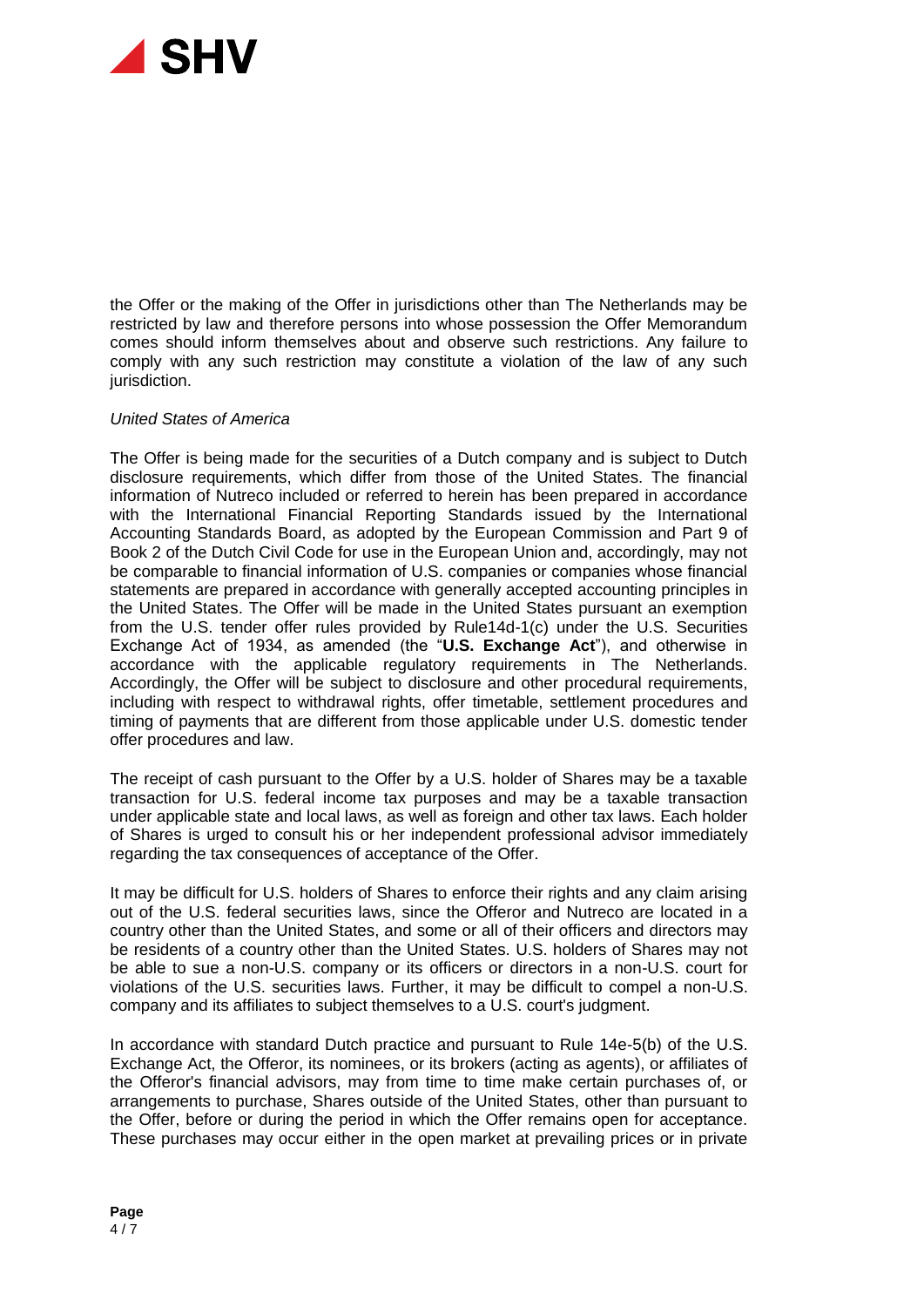

transactions at negotiated prices. To the extent required in The Netherlands, any information about such purchases will be announced by press release in accordance with Article 13 of the Decree and posted on the website of SHV at www.shv.nl.

#### *Canada and Japan*

The Offer and any solicitation in respect thereof is not being made, directly or indirectly, in or into Canada or Japan, or by use of the mail services, or by any means or instrumentality of interstate or foreign commerce, or any facilities of a national securities exchange, of Canada or Japan. This includes, but is not limited to, post, facsimile transmission, telex or any other electronic form of transmission and telephone. Accordingly, copies of the Offer Memorandum and any related press announcements, acceptance forms and other documents are not being sent and must not be mailed or otherwise distributed or sent in, into or from Canada or Japan or, in their capacities as such, to custodians, nominees or trustees holding Shares for persons residing in Canada or Japan. Persons receiving the Offer Memorandum and/or such other documents must not distribute or send them in, into or from Canada or Japan, or use such mails or any such means, instrumentality or facilities for any purpose in connection with the Offer; so doing will invalidate any purported acceptance of the Offer. The Offeror will not accept any tender by any such use, means, instrumentality or facility from within Canada or Japan.

Tender and transfer of Shares constitute a representation and warranty that the person tendering the Shares (a) has not received or sent copies of the Offer Memorandum or any related documents in, into or from Canada or Japan and (b) has not otherwise utilised in connection with the Offer, directly or indirectly, the mails or any means or instrumentality including, without limitation, facsimile transmission, telex and telephone of interstate or foreign commerce, or any facility of a national securities exchange of, Canada or Japan. The Offeror reserves the right to refuse to accept any purported acceptance that does not comply with the foregoing restrictions, and any such purported acceptance will be null, void and without effect.

#### **Other**

To the extent permissible under applicable law or regulation and in addition to the Shares already held by SHV's affiliates, SHV, the Offeror and its affiliates or brokers (acting as agents for SHV, the Offeror or its affiliates, as applicable) may from time to time after the date hereof, and other than pursuant to the Offer, directly or indirectly purchase, or arrange to purchase, ordinary shares in the capital of Nutreco, that are the subject of the Offer. To the extent information about such purchases or arrangements to purchase is made public in the Netherlands, such information will be disclosed by means of a press release to inform shareholders of such information. In addition, financial advisors to SHV may also engage in ordinary course trading activities in securities of Nutreco, which may include purchases or arrangements to purchase such securities.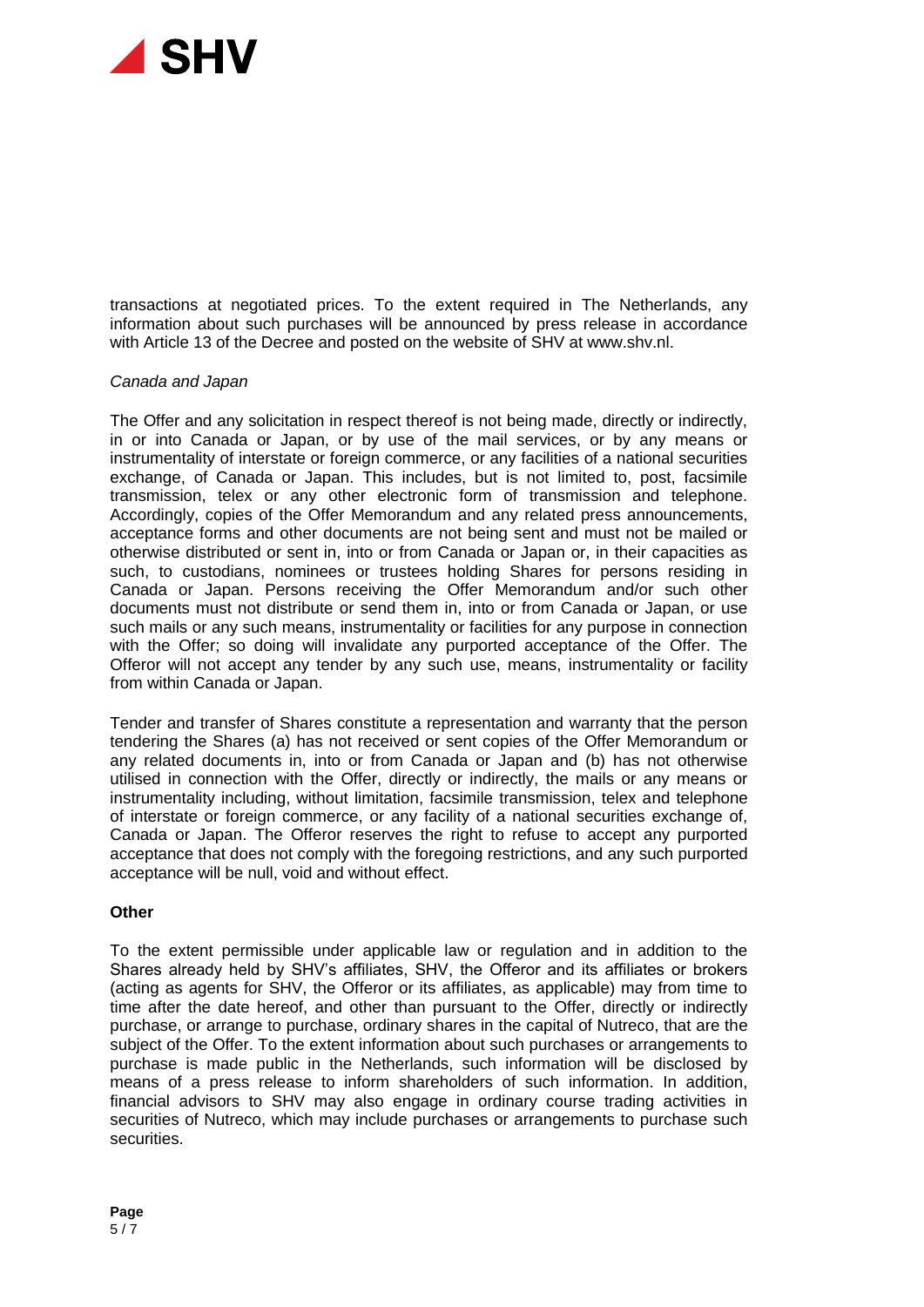

# **Forward looking statements**

This announcement and the Offer Memorandum include "forward-looking statements", including statements about the expected timing and completion of the Offer. Forwardlooking statements involve known or unknown risks and uncertainties because they relate to events and depend on circumstances that all occur in the future. Generally, words such as may, should, aim, will, expect, intend, estimate, anticipate, believe, plan, seek, continue or similar expressions identify forward-looking statements. Although the Offeror, SHV and Nutreco, each with respect to the statements it has provided, believe that the expectations reflected in such forward-looking statements are based on reasonable assumptions, no assurance can be given that such statements will be fulfilled or prove to be correct, and no representations are made as to the future accuracy and completeness of such statements. The forward-looking statements involve unknown risks, uncertainties and other factors, many of which are outside the control of the Offeror, SHV and Nutreco, and are difficult to predict. These forward-looking statements are not guarantees of future performance. Any such forward-looking statements must be considered together with the fact that actual events or results may vary materially from such forward-looking statements due to, among other things, political, economic or legal changes in the markets and environments in which the Offeror, SHV and/or Nutreco does business, to competitive developments or risks inherent to the business plans of the Offeror, SHV or Nutreco, and to uncertainties, risk and volatility in financial markets and other factors affecting the Offeror, SHV and/or Nutreco.

The Offeror and SHV undertake no obligation to publicly update or revise any forwardlooking statements, whether as a result of new information, future events or otherwise, except as required by applicable laws and regulations or by any appropriate regulatory authority.